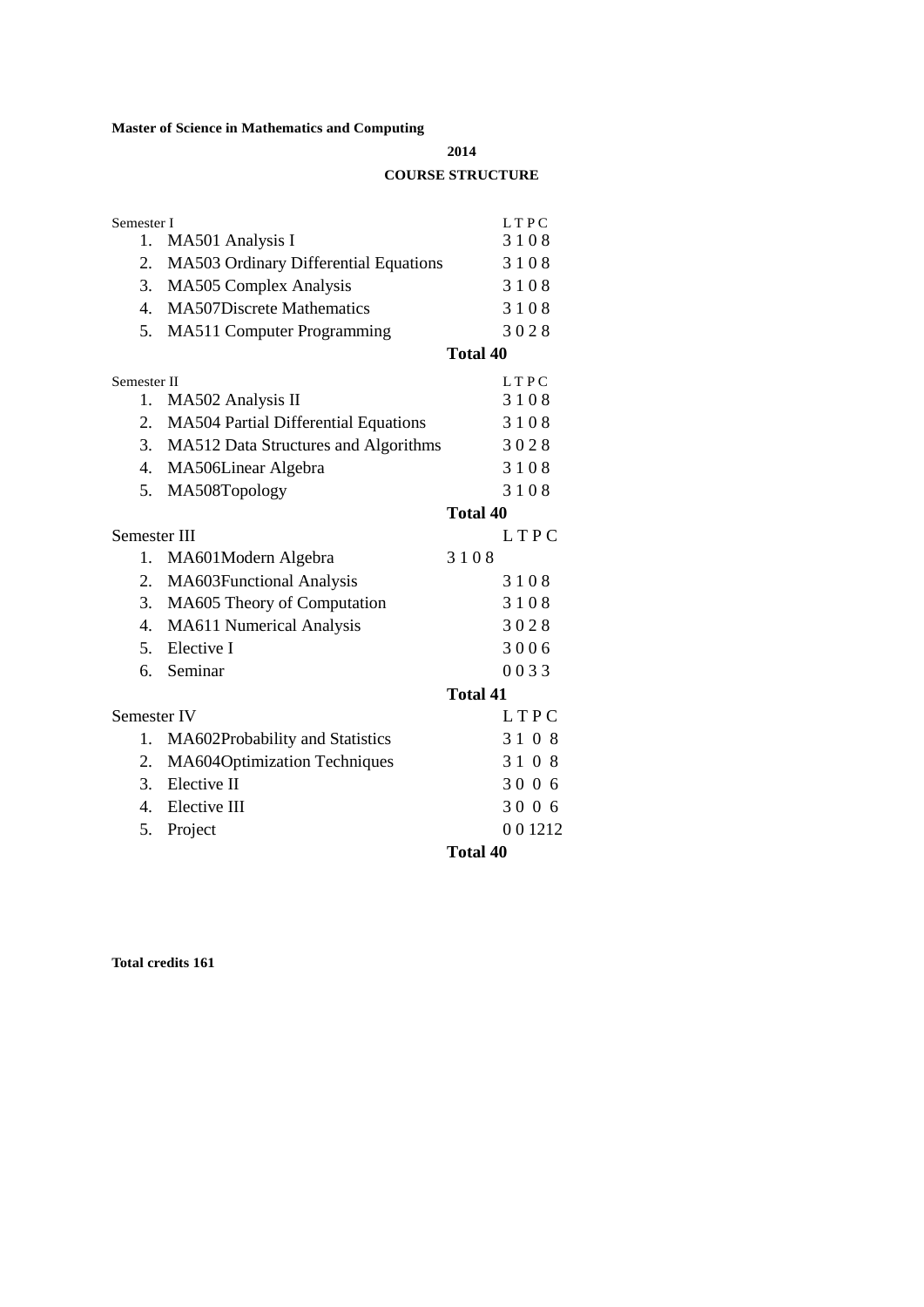### **MA501 Analysis I [3-1-0-8]**

Real number system and set theory: Completeness property, Archimedian property, Denseness of rationals and irrationals, Countable and uncountable, Cardinality, Zorn's lemma, Axiom of choice. Metric spaces: Open sets, Closed sets, Continuous functions, Completeness, Cantor intersection theorem, Baire category theorem, Compactness, Totally boundedness, Finite intersection property. Functions of several variables: Differentiation, inverse and implicit function theorems. Riemann-Stieitjes integral: Definition and existence of the integral, Properties of the integral, Differentiation and integration. Sequence and Series of functions: Uniform convergence, Uniform convergence and continuity, Uniform convergence and integration, Uniform convergence and differentiation. Equicontinuity, Ascoli's Theorem. **Text:**

1. Walter Rudin, Principles of Mathematical Analysis (Third edition) McGraw-Hill, Kogakusha, 1976, International Student Edition.

### **References:**

- 1. H.L. Royden, Real Analysis, FourthEdition, Macmillan, 1993.
- 2. E. Hewitt and K. Stromberg, Real and Abstract Analysis, Springer, 1969.
- 3. T. M. Apostol, Mathematical Analysis, Narosa Publishing House, New Delhi, 1985.

### **MA502 Analysis II [3-1-0-8]**

Lebesgue measure on  $R<sup>n</sup>$ : Introduction, outer measure, measurable sets, Lebesgue measure, regularity properties, a non-measurable set, measurable functions, Egoroff's theorem, Lusin's theorem. Lebesgue integration: Simple functions, Lebesgue integral of a bounded function over a set of finite measure, bounded convergence theorem, integral of nonnegative functions, Fatou's Lemma, monotone convergence theorem, the general Lebesgue integral, Lebesgue convergence theorem, change of variable formula. Differentiation and integration: Functions of bounded variation, differentiation of an integral, absolutely continuity,  $L^p$ -spaces: The Minkowski's inequality and Hölder's inequality, completeness of  $L^p$ , denseness results in  $L^p$ . Fourier series: Definition of Fourier series, formulation of convergence problems, The  $L^2$ theory of Fourier series, convergence of Fourier series.

# **Text:**

1. Walter Rudin, Principle of Mathematical Analysis (Thirdedition) McGraw-Hill Kogakusha, International Student Edition, 1976.

### **References:**

- 1. H.L. Royden, Real Analysis, FourthEdition, Macmillan, 1993.
- 2. P. R. Halmos, Measure Theory, Van Nostrand, 1950.
- 3. G. de Barra, Measure Theory and Integration, Wiley Eastern, 1981.
- 4. E. Hewitt and K. Stromberg, Real and Abstract Analysis, Springer, 1969.
- 5. P. K. Jain and V. P. Gupta, Lebesgue Measure and Integration, New Age International, New Delhi, 2000.
- 6. R. G. Bartle, The Elements of Integration, John Wiley, 1966.

### **MA503 Ordinary Differential Equations [3-1-0-8]**

Review of fundamentals of Differential equations (ODEs); Existence and uniqueness theorems, Power series solutions.

Higher Order Linear Equations and linear Systems: fundamental solutions, Wronskian, variation of constants, matrix exponential solution, behaviour of solutions.

Two Dimensional Autonomous Systems and Phase Space Analysis: critical points, proper and improper nodes, spiral points and saddle points.

Asymptotic Behavior: stability (linearized stability and Lyapunov methods).

Boundary Value Problems for Second Order Equations: Green's function, Sturm comparison theorems and oscillations, eigenvalue problems.

### **Texts:**

- 1. E. A. Coddington and N. Levinson, Theory of Ordinary Differential Equations, Tata McGraw Hill, 1990.
- 2. S. L. Ross, Differential Equations, 3rd Edn., Wiley India, 1984.

### **References:**

- 1. E. L. Ince, Ordinary Differential Equations, Dover Publications, 1958.
- 2. F. Brauer and J. A. Nohel, The Qualitative Theory of Ordinary Differential Equations: An Introduction, Dover Publications, 1969.

### **MA504 Partial Differential Equations [3-1-0-8]**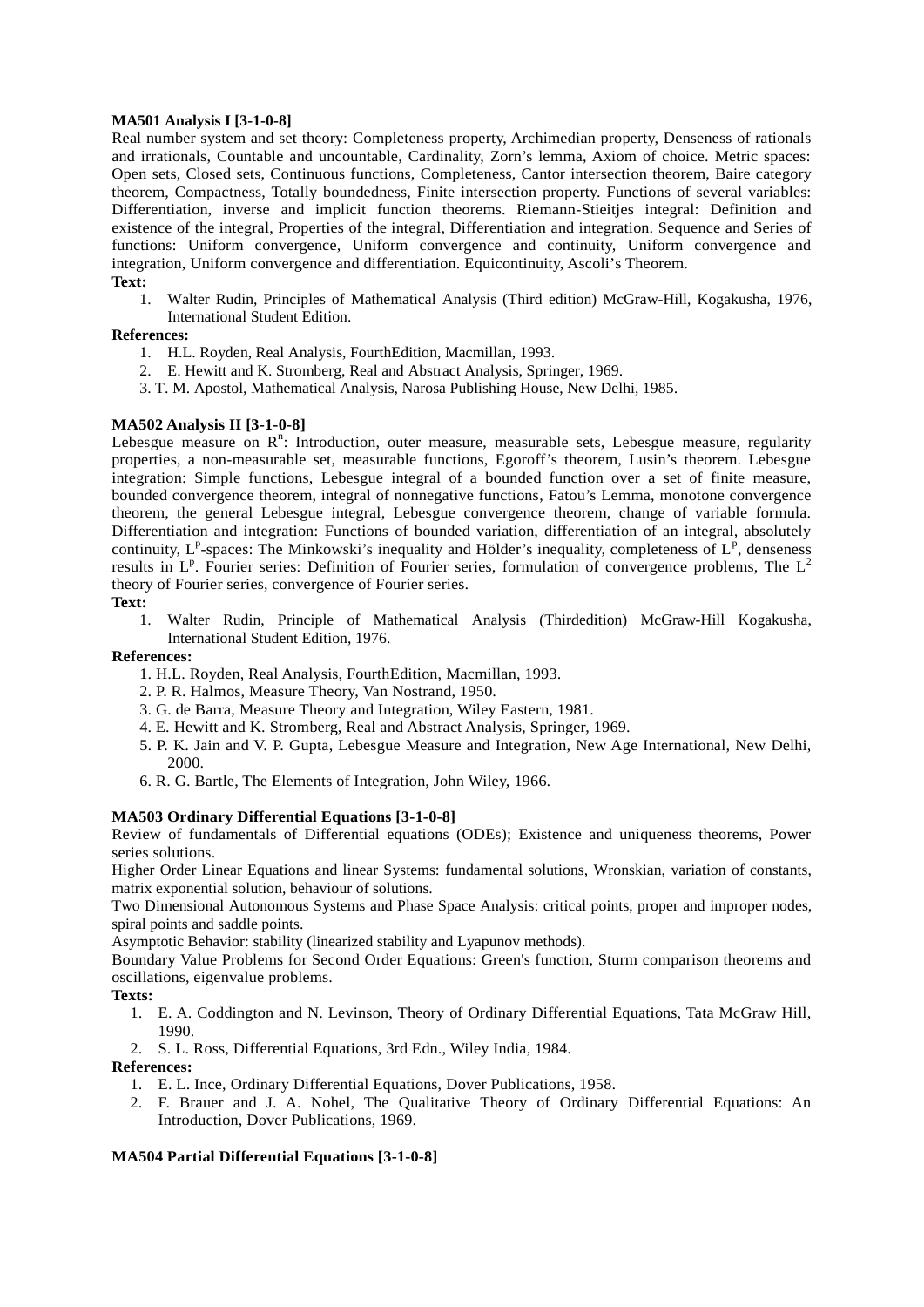Cauchy Problems for First Order Hyperbolic Equations: method of characteristics, Monge cone. Classification of Second Order Partial Differential Equations: normal forms and characteristics. Initial and Boundary Value Problems: Lagrange-Green's identity and uniqueness by energy methods. Stability theory, energy conservation and dispersion. Laplace equation: mean value property, weak and strong maximum principle, Green's function, Poisson's formula, Dirichlet's principle, existence of solution using Perron's method (without proof). Heat equation: initial value problem, fundamental solution, weak and strong maximum principle and uniqueness results. Wave equation: uniqueness, D'Alembert's method, method of spherical means and Duhamel's principle. **Texts:**

- 1. I. N. Sneddon, Elements of Partial Differential Equations, Dover Publications, 2006.
- 2. F. John, Partial Differential Equations, Springer, 1982.

## **Reference:**

1. S. J. Farlow, Partial Differential Equations for Scientists and Engineers, Dover Publications, 1993.

## **MA505 Complex Analysis [3-1-0-8]**

Review of complex numbers; Analytic functions, harmonic functions, elementary functions, branches of multiple-valued functions, conformal mappings, bilinear transformation; Complex integration, Cauchy's integral theorem, Cauchy's integral formula, higher order derivatives, Morera's theorem, Cauchy's inequality and Liouville's theorem, maximum-modulus theorem; Power series, Taylor's theorem and analytic continuation, zeros of analytic functions, open mapping theorem; Singularities, Laurent's theorem, Casorati-Weierstrass theorem, argument principle, Rouche's theorem, residue theorem and its applications in evaluating real integrals.

## **Texts:**

- 1. R.V. Churchill and J.W. Brown, Complex Variables and Applications, 5th edition, McGraw Hill, 1990.
- 2. J. H. Mathews and R. W. Howell, Complex Analysis for Mathematics and Engineering, 3rd edition, Narosa, 1998.

## **References:**

- 1. L. V. Ahlfors, Complex Analysis, 3rd Edn., McGraw Hill, 1979.
- 2. D. Sarason, Complex function theory, 2nd Edn., Hindustan book agency, 2007.
- 3. J.B. Conway, Functions of One Complex Variable, 2nd Edn.,Narosa, 1973.

## **MA506 Linear Algebra [3-1-0-8]**

Systems of linear equations, vector spaces, bases and dimensions, change of bases and change of coordinates, sums and direct sums, spanning sums and independence, Quotient space; Linear transformations, matrix representations of linear transformations, the rank and nullity theorem; Dual spaces, second dual, transposes of linear transformations; trace and determinant, eigenvalues and eigenvectors, invariant subspaces, generalized eigenvectors; Cyclic subspaces and annihilators, the minimal polynomial, the Jordan canonical form; Inner product spaces, orthonormal bases, Gram-Schmidt process; Adjoint operators, normal, unitary, and self-adjoint operators, Schur's theorem, spectral theorem for normal operators.

### **Text:**

1. K. Hoffman and R. Kunze, Linear Algebra, Prentice Hall of India, 1996.

### **References:**

- 1. G. Schay, Introduction to Linear Algebra, Narosa, 1997.
- 2. G. Strang, Linear Algebra and Its applications, Nelson Engineering, 4th Edn., 2007.
- 3. Sernesi E., Linear Algebra, CRC Press, 1993.
- 4. Knop Larry E., Linear Algebra, CRC Press, 2008.

### **MA507 Discrete Mathematics [3-1-0-8]**

Set Theory - sets and classes, relations and functions, recursive definitions, posets, Zorn's lemma, cardinal and ordinal numbers; Logic - propositional and predicate calculus, well-formed formulas, tautologies, equivalence, normal forms, theory of inference. Combinatorics-permutation and combinations, partitions, pigeonhole principle, inclusion-exclusion principle, generating functions, recurrence relations. Graph Theory - graphs and digraphs, Eulerian cycle and Hamiltonian cycle, adjacency and incidence matrices, vertex colouring, planarity, trees.

#### **Texts:**

- 1. J.P. Tremblay and R. Manohar, Discrete Mathematical Structures with Applications to Computer Science, Tata McGraw Hill, New Delhi, 2001.
- 2. C. L. Liu, Elements of Discrete Mathematics, 2nd Edn., Tata McGraw-Hill, 2000.

### **References:**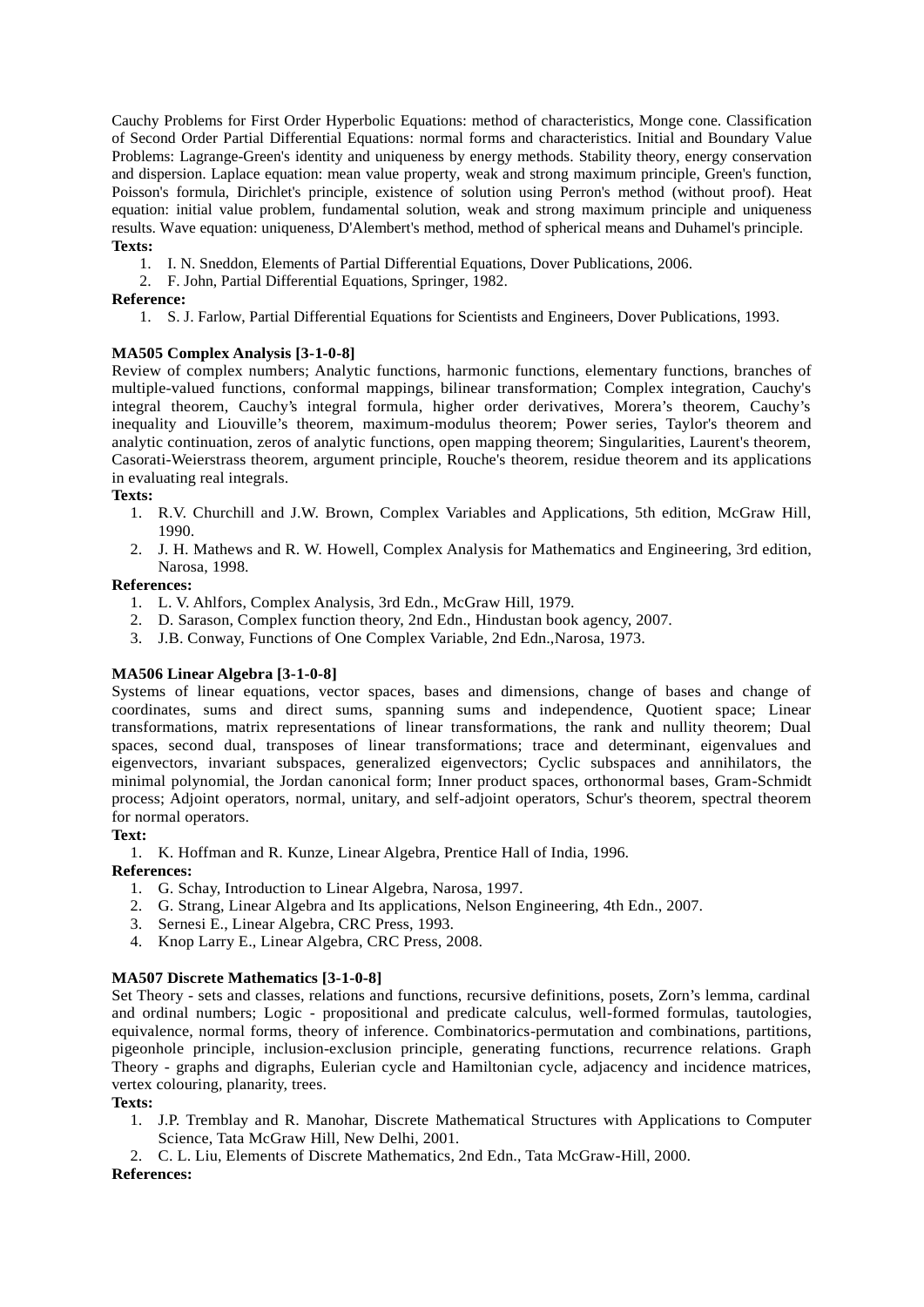- 1. K. H. Rosen, Discrete Mathematics & its Applications, 6th Edn., Tata McGraw-Hill, 2007.
- 2. V. K. Balakrishnan, Introductory Discrete Mathematics, Dover, 1996.
- 3. J. L. Hein, Discrete Structures, Logic, and Computability, 3rd Edn., Jones and Bartlett, 2010.
- 4. N. Deo, Graph Theory, Prentice Hall of India, 1974.
- 5. Garnier Rowan, John Taylor, Discrete Mathematics, CRC Press, 2010.

### **MA508 Topology [3-1-0-8]**

Topological spaces, Basis for a topology, The order topology, Subspace topology, Closed sets. Countability axioms, Limit points, Convergence of nets in topological spaces, Continuous functions, The product topology, Metric topology, Quotient topology. Connected spaces, Connected sets in R, Components and path components, Compact spaces, Compactness in metric spaces, Local compactness, One point compactification. Separation axioms, Uryshon's lemma, Uryshon'smetrization theorem, Tietz extension theorem. The Tychonoff theorem, Completely regular spaces, Stone -Czech compactification.

# **Text:**

1. George F. Simmons, Introduction to Topology and Modern Analysis, McGraw-Hill, 1963.

## **References:**

- 1. J. L. Kelley, General Topology, Van Nostrand, 1995.
- 2. K. D. Joshi, Introduction to General Topology, Wiley Eastern, 1983.
- 3. James R. Munkres, Topology, Second Edition, Pearson International, 2000.
- 4. J. Dugundji, Topology, Prentice-Hall of India, 1966.
- 5. S. Willard, General Topology, Addison-Wesley, 1970.
- 6. N. Bourbaki, General Topology, Part I, Addison-Wesley, 1966.

### **MA511 Computer Programming [3-0-2-8]**

Introduction - the von Neumann architecture, machine language, assembly language, high level programming languages, compiler, interpreter, loader, linker, text editors, operating systems, flowchart; Basic features of programming (Using C) - data types, variables, operators, expressions, statements, control structures, functions; Advance programming features - arrays and pointers, recursion, records (structures), memory management, files, input/output, standard library functions, programming tools, testing and debugging; Fundamental operations on data - insert, delete, search, traverse and modify; Fundamental data structures - arrays, stacks, queues, linked lists; Searching and sorting - linear search, binary search, insertion-sort, bubble-sort, selection-sort; Introduction to object oriented programming. Programming laboratory will be set in consonance with the material covered in lectures. This will include assignments in a programming language like C and  $C_{++}$  in GNU Linux environment.

### **Text:**

1. A. Kelly and I. Pohl, A Book on C, 4th Ed., Pearson Education, 1999.

#### **References:**

- 1. H. Schildt, C: The Complete Reference, 4th Ed., Tata Mcgraw Hill, 2000.
- 2. B. Kernighan and D. Ritchie, The C Programming Language, 2nd Ed., Prentice Hall of India, 1988.
- 3. B. Gottfried and J. Chhabra, Programming With C, Tata Mcgraw Hill, 2005.

### **MA512 Data Structures and Algorithms [3-0-2-8]**

Asymptotic notation; Sorting - merge sort, heap sort, priortiy queue, quick sort, sorting in linear time, order statistics; Data structures - heap, hash tables, binary search tree, balanced trees (red-black tree, AVL tree); Algorithm design techniques - divide and conquer, dynamic programming, greedy algorithm, amortized analysis; Elementary graph algorithms, minimum spanning tree, shortest path algorithms. Programming laboratory will be set in consonance with the material covered in lectures. This will include assignments in a programming language like C and C++ in GNU Linux environment.

#### **Text:**

1. T. H. Cormen, C. E. Leiserson, R. L. Rivest and C. Stein, Introduction to Algorithms, 2nd Ed.,Prentice-Hall of India, 2007.

### **References:**

- 1. M. T. Goodrich and R. Tamassia, Data Structures and Algorithms in Java, Wiley, 2006.
- 2. A.V. Aho and J. E. Hopcroft, Data Structures and Algorithms, Addison-Wesley, 1983.
- 3. S. Sahni, Data Structures, Algorithms and Applications in C++, 2nd Ed., Universities Press, 2005.

### **MA601 Modern Algebra [3-1-0-8]**

Groups, subgroups, normal subgroups, quotient groups and homomorphism; Group actions, Sylow theorems; p-group, Solvable and nilpotent groups; Rings, ideals and quotient rings, Euclidean domain, Principal ideal domians and unique factorization domains, maximal, prime and principal ideals; Euclidean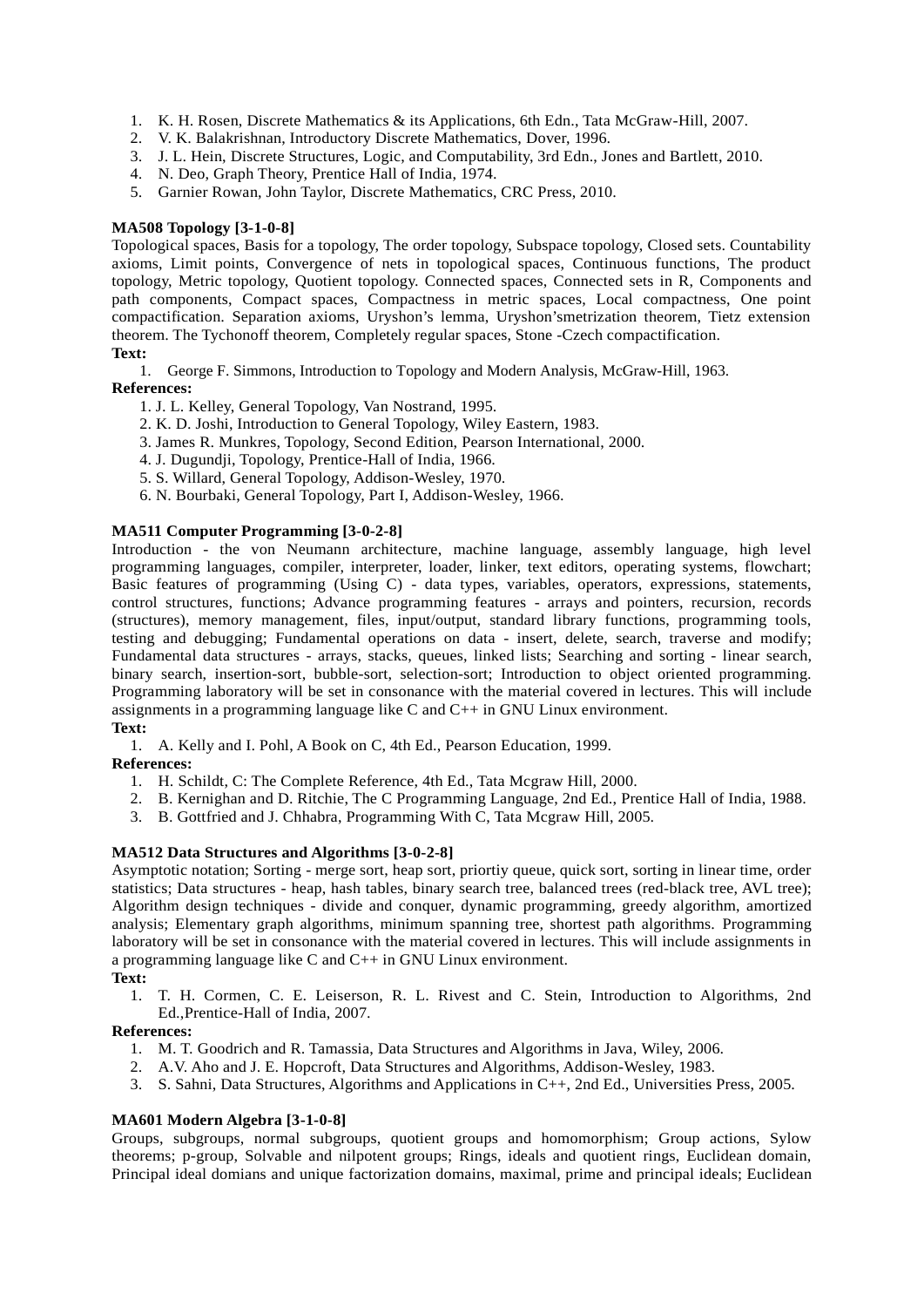and polynomial rings; Modules; Field extensions, Finite fields. **Text:**

1. D. Dummit and R. Foote, Abstract Algebra, Wiley, 2004.

## **References:**

- 1. I. N. Herstein, Topics in Algebra, Wiley, 2008.
- 2. J. Fraleigh, A First Course in Abstract Algebra, Pearson, 2003.
- 3. P. B. Bhattacharya, S. K. Jain and S. R. Nagpaul, Basic Abstract Algebra, Cambridge University Press, 1995.
- 4. Paulsen William, Abstract Algebra, Taylor & Francis, 2011.
- 5. H. Jonathan K., S. Steven and Sundstrom Ted, Abstract Algebra, CRC Press, 2011.

## **MA602 PROBABILITY THEORY [3-1-0-8]**

Axiomatic definition of probability, probability spaces, probability measures on countable and uncountable spaces, conditional probability, independence; Random variables, distribution functions, probability mass and density functions, functions of random variables, standard univariate discrete and continuous distributions and their properties; Mathematical expectations, moments, moment generating functions, characteristic functions, inequalities; Random vectors, joint, marginal and conditional distributions, conditional expectations, independence, covariance, correlation, standard multivariate distributions, functions of random vectors; Modes of convergence of sequences of random variables, weak and strong laws of large numbers, central limit theorems; Introduction to stochastic processes, definitions and examples.

## **Texts:**

- 1. J. Jacod and P. Protter, Probability Essentials, Springer, 2004.
- 2. V. K. Rohatgi and A. K. Md. E. Saleh, An Introduction to Probability and Statistics, 2nd Edn., Wiley, 2001.

## **References:**

- 1. P. G. Hoel, S. C. Port and C. J. Stone, Introduction to Probability Theory, Universal Book Stall, 2000.
- 2. G. R. Grimmett and D. R. Stirzaker, Probability and Random Processes, 3rd Edn., Oxford University Press, 2001.
- 3. S. Ross, A First Course in Probability, 6th Edn., Pearson, 2002.
- 4. W. Feller, An Introduction to Probability Theory and its Applications, Vol. 1, 3rd Edn., Wiley, 1968.
- 5. J. Rosenthal, A First Look at Rigorous Probability Theory, 2nd Edn., World Scientific, 2006.

## **MA603 Functional Analysis [3-1-0-8]**

Normed linear spaces, Banach spaces; Continuity of linear maps, Hahn-Banach theorem, open mapping and closed graph theorems, uniform boundedness principle; Duals and transposes, weak and weak\* convergence, reflexivity; Spectra of bounded linear operators, compact operators and their spectra; Hilbert spaces, bounded linear operators on Hilbert spaces, orthonormal bases, Riesz representation theorem; Adjoint operators, normal, unitary, self-adjoint operators and their spectra, spectral theorem for compact self-adjoint operators.

### **Texts:**

- 1. B. V. Limaye, Functional Analysis, 2nd edition, Wiley Eastern, 1996.
- 2. E. Kreyszig, Introduction to Functional Analysis with Applications, John Wiley and Sons, 1978. **Reference:**
	- 1. J.B. Conway, A Course in Functional Analysis, Springer, 1990.

## **MA604 Optimization Techniques [3-1-0-8]**

Mathematical foundations and basic definitions: concepts from linear algebra, geometry, and multivariable calculus. Linear optimization: formulation and geometrical ideas of linear programming problems, simplex method, revised simplex method, duality, sensitivity snalysis, transportation and assignment problems. Nonlinear optimization: basic theory, method of Lagrange multipliers, Karush-Kuhn-Tucker theory, convex optimization. Numerical optimization techniques: line search methods, gradient methods, Newton's method, conjugate direction methods, quasi-Newton methods, projected gradient methods, penalty methods.

### **Texts:**

- 1. N. S. Kambo, Mathematical Programming Techniques, East West Press, 1997.
- 2. E.K.P. Chong and S.H. Zak, An Introduction to Optimization, 2nd Ed., Wiley, 2010. **References:**
	- 1. R. Fletcher, Practical Methods of Optimization, 2nd Ed., John Wiley, 2009.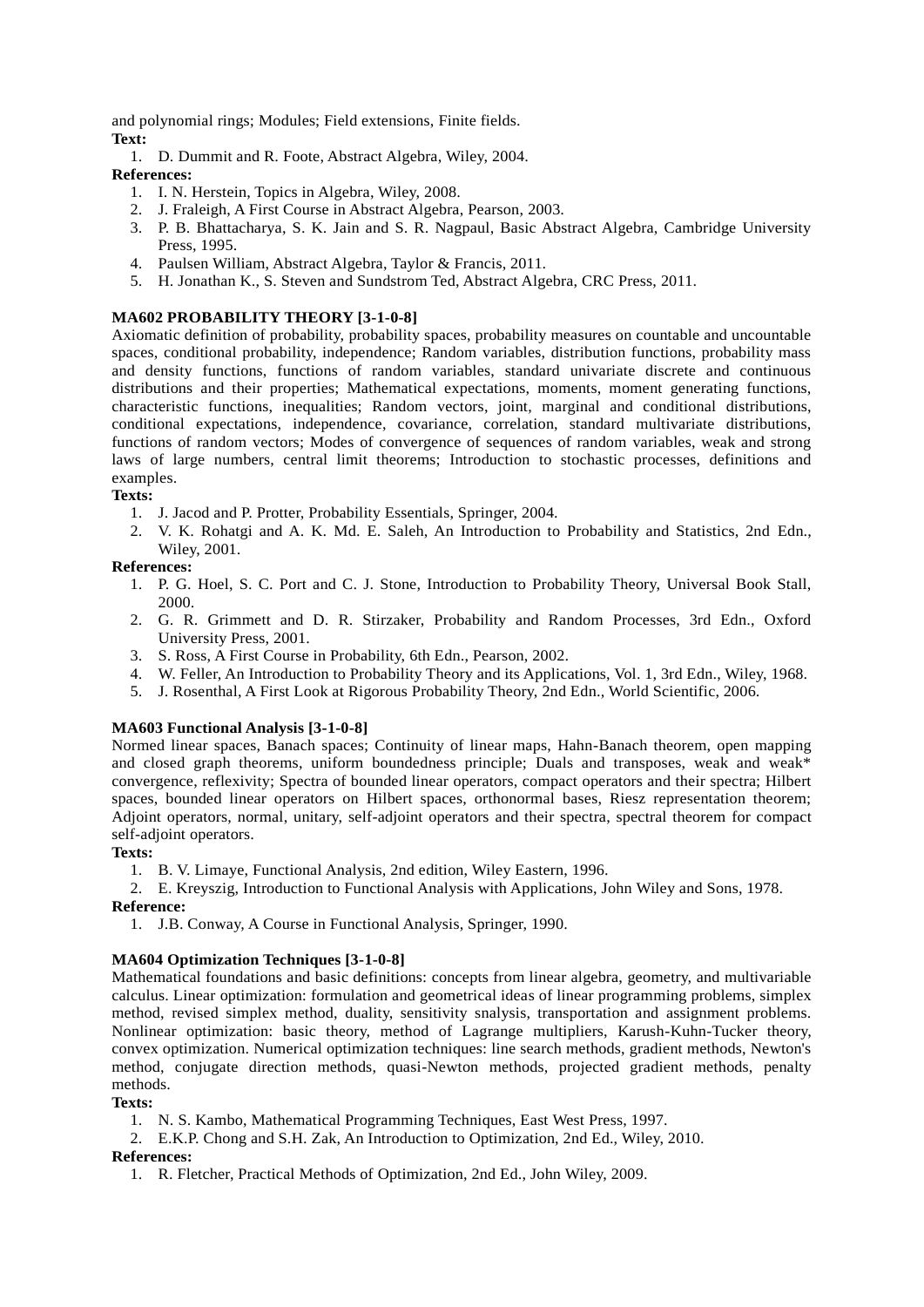- 2. D. G. Luenberger and Y. Ye, Linear and Nonlinear Programming, 3rd Ed., Springer India, 2010.
- 3. M. S. Bazarra, J.J. Jarvis, and H.D. Sherali, Linear Programming and Network Flows, 4th Ed., 2010. (3nd ed. Wiley India 2008).
- 4. U. Faigle, W. Kern, and G. Still, Algorithmic Principles of Mathematical Programming, Kluwe, 2002.
- 5. D.P. Bertsekas, Nonlinear Programming, 2nd Ed., Athena Scientific, 1999.
- 6. M. S. Bazarra, H.D. Sherali, and C. M. Shetty, Nonlinear Programming: Theory and Algorithms, 3rd Ed., Wiley, 2006. (2nd Edn., Wiley India, 2004).

### **MA605 Theory of Computation [3-1-0-8]**

Alphabets, languages, grammars; Finite automata, regular languages, regular expressions; Context-free languages, pushdown automata, DCFLs; Context sensitive languages, linear bounded automata; Turing machines, recursively enumerable languages; Operations on formal languages and their properties; Chomsky hierarchy; Decision questions on languages; NP-Completeness.

### **Texts:**

1. M. Sipser, Introduction to the Theory of Computation, Thomson, 2004.

2. H. R. Lewis and C. H. Papadimitriou, Elements of the Theory of Computation, PHI, 1981.

### **References:**

- 1. J. E. Hopcroft and J. D. Ullman, Introduction to Automata Theory, Languages and Computation, Narosa, 1979.
- 2. Peter Linz, An Introduction to Formal Languages and Automata, Narosa, 2007.
- 3. D. C. Kozen, Automata and Computability, Springer-Verlag, 1997.
- 4. D. S. Garey and G. Johnson, Computers and Intractability: A Guide to the Theory of NP- Completeness, Freeman, New York, 1979.

### **MA611 Numerical Analysis [3-0-2-8]**

Definition and sources of errors, solutions of nonlinear equations; Bisection method, Newton's method and its variants, fixed point iterations, convergence analysis; Newton's method for non-linear systems; Finite differences, polynomial interpolation, Hermite interpolation, spline interpolation; Numerical integration - Trapezoidal and Simpson's rules, Gaussian quadrature, Richardson extrapolation; Initial value problems - Taylor series method, Euler and modified Euler methods, Runge-Kutta methods, multistep methods and stability; Boundary value problems - finite difference method, collocation method.

- **Texts:**
	- 1. D. Kincaid and W. Cheney, Numerical Analysis: Mathematics of Scientific Computing, 3rd Edn., AMS, 2002.
	- 2. K. E. Atkinson, Introduction to Numerical Analysis, 2nd Edn., John Wiley, 1989.

#### **References:**

1. S. D. Conte and Carl de Boor, Elementary Numerical Analysis - An Algorithmic Approach, 3rd Edn., McGraw Hill, 1980.

#### **LIST OF ELECTIVES:**

#### **MA621 Number Theory and Cryptography [3-0-0-6]**

Congruence, Chinese Remainder Theorem, Primitive Roots, Quadratic reciprocity, Finite fields, Arithmetic functions Primality Testing and factorization algorithms, Pseudo-primes, Fermat?s pseudo-primes, Pollard?s rho method for factorization, Continued fractions, Continued fraction method Hash Functions, Public Key cryptography, Diffie-Hellmann key exchange, Discrete logarithm-based crypto-systems, RSA crypto-system, Signature Schemes, Digital signature standard, RSA Signature schemes, Knapsack problem. Introduction to elliptic curves, Group structure, Rational points on elliptic curves, Elliptic Curve Cryptography. Applications in cryptography and factorization, Known attacks.

#### **Texts/References:**

- 1. N. Koblitz, A Course in Number Theory and Cryptography, Springer 2006.
- 2. I. Niven, H.S. Zuckerman, H.L. Montgomery, An Introduction to theory of numbers, Wiley, 2006.
- 3. L. C. Washington, Elliptic curves: number theory and cryptography, Chapman & Hall/CRC, 2003.

### **MA622 Cryptography [3-0-0-6]**

Cryptanalysis; Shannon's Theory; Block Cipher: Data Encryption Standard, Advanced Encryption Standard, Linear and Differential Cryptanalysis; Primality Tests, Factoring Integers, Discrete Logarithm Problem; Public Key Cryptosystem: RSA; Cryptographic Hash Functions; Key Distribution and Key Agreement; Signature Schemes.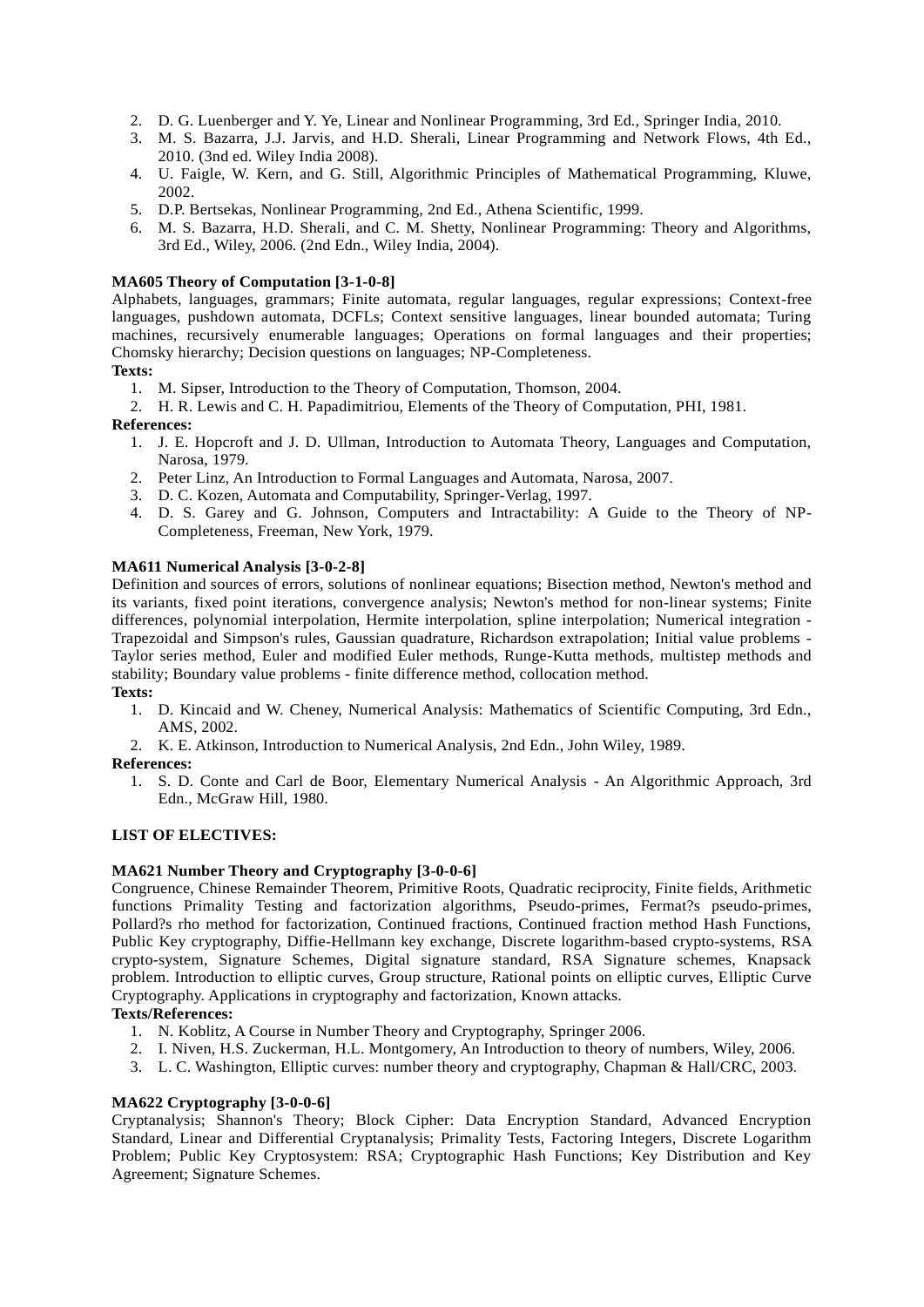### **Texts/References:**

- 1. Douglas R. Stinson, Cryptography: Theory & Practice, Second Edition, CRC Press, 2002.
- 2. Alfred J. Menezes, Paul C. Van Oorschot and Scott A. Vanstone, Handbook of Applied Cryptography, CRCPress, 2001.
- 3. Johannes. A. Buchmann, Introduction to Cryptography, Springer, September 2000.

## **MA631 Graph Theory [3-0-0-6]**

Isomorphism, incidence and adjacency matrices, Sperner lemma, Trees, Cayley formula, connector problem, connectivity, constructing reliable communication network, Euler tours, Hamilton cycle, Chinese postman and traveling salesman problems, matchings and coverings, perfect matchings, edge colouring, Vizing Theorem, time table problem, Independent sets, Ramsey theorem, Turan theorem, Schur theorem, vertex colouring, Brook theorem, Hajos conjecture, chromatic polynomials, storage problem, planarity, dual graphs, Euler formula, Kuratowski theorem, five colour theorem, history of four colour theorem, nonhamiltonian planar graphs, planarity algorithm, directed graphs, job sequencing, one way road system, ranking participants in tournaments.

### **Texts:**

- 1. J. A. Bondy and U. S. R. Murty. Graph Theory with Applications. North-Holland, 1976.
- 2. J. M. Aldous. Graphs and Applications. Springer, LPE, 2007

## **MA641 Operator Theory in Hilbert Spaces [3-0-0-6]**

Review of Hilbert spaces, orthonormal bases, weak convergence; Bounded operators on Hilbert spaces, adjoints of bounded operators, algebra of bounded operators; Orthogonal projections, isometric and unitary operators, finite rank and compact operators, Hilbert-Schmidt operators, selfadjoint and normal operators; Spectra of bounded operators, invariant and reducing subspaces; Spectral theorem for compact operators, polar and singular value decompositions, Schatten class operators; Spectral theorem for bounded selfadjoint and normal operators.

## **Texts/References:**

- 1. J. B. Conway, A course in Functional Analysis, 2nd Edn., Springer-Verlag, 1990.
- 2. J. Weidmann, Linear Operators in Hilbert Spaces, Springer-Verlag, 1980.
- 3. G. Helmberg, Introduction to Spectral Theory in Hilbert Space, North-Holland, 1975.
- 4. B. V. Limaye, Functional Analysis, 2nd edition, New Age International, New Delhi, 1996.

### **MA642 Wavelets and Applications [3-0-0-6]**

Reviews of Fourier analysis and LP spaces. Wavelets and atomic decomposition of functions, Multiresolution signal decomposition, Multiresolution analysis and the construction of wavelets, Examples of wavelets,QMF and fast wavelet transform, Localization, Regularity and approximation properties of wavelets. Construction of compactly support wavelets, Orthonormal bases of compactly supported wavelets, Wavelets sampling techniques, Convergence of Wavelet expansion, Time-frequency analysis for signal processing, Applications of wavelets in image and signal processing.

# Software Support: MATLAB, MATHEMATICA

### **Texts/References:**

- 1. Y. Meyer, Wavelets: Algorithm and Application , SIAM, 1993.
- 2. E. Aboufadel and S. Schlicker, Discovering Wavelets , John Wiley and Sons, 1999.
- G. Kaiser, A Friendly Guide to Wavelets, Birkhauser, 1994.

### **MA651 Parallel Computing [3-0-0-6]**

Scope of Parallel Computing - limits to parallelizability, NC-reductions, P-completeness; parallel programming platforms; parallel algorithm design - decomposition, task and ineractions; communication models - synchronous and asynchronous; analytical modeling of parallel programs; programming using message passing paradigm and shared address space - threads, MPI, unstructured communications; parallel algorithms and applications - matrix algorithms, sorting, graph algorithms and discrete optimization problems.

### **Texts:**

- 1. A. Grama, G. Karypis, V. Kumar, A. Gupta. Introduction to parallel computing. Addison-Wesley, 2003.
- 2. J. Ja'Ja'. An introduction to parallel algorithms. Addison-Wesley, 1992
- **References:**
	- 1. R. Greenlaw, H. J. Hoover, W. L. Ruzzo. Limits to parallel computation. Oxford University Press, 1995

## **MA661 Fluid Dynamics [3-0-0-6]**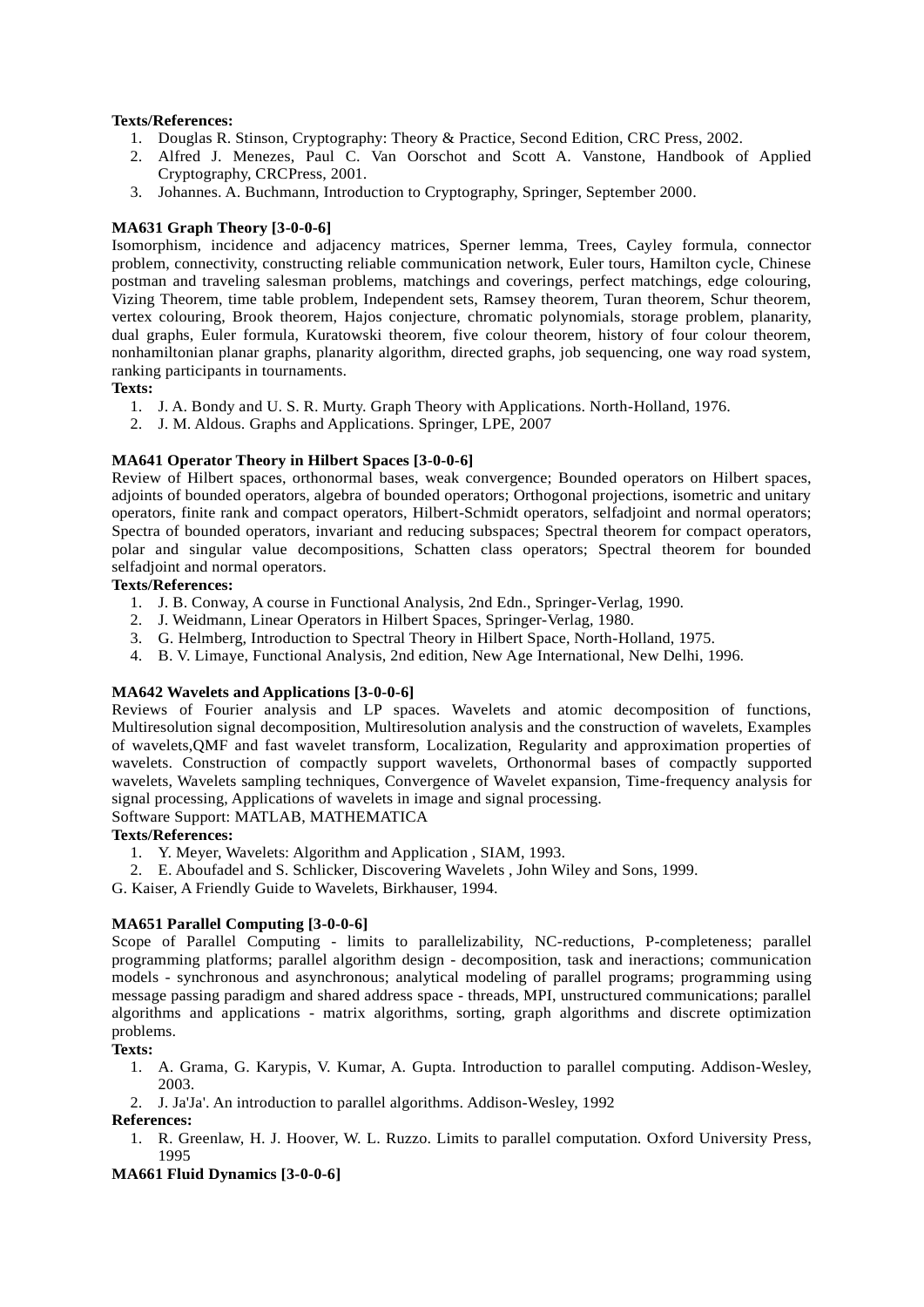Review of gradient, divergence and curl. Elementary idea of tensors. Velocity of fluid, Streamlines and path lines, Steady and unsteady flows, Velocity potential, Vorticity vector, Conservation of mass, Equation of continuity. Equations of motion of a fluid, Pressure at a point in fluid at rest, Pressure at a point in a moving fluid, Euler's equation of motion, Bernoulli's equation. Singularities of flow, Source, Sink, Doublets, Rectilinear vortices.Complex variable method for two-dimensional problems, Complex potentials for various singularities, Circle theorem, Blasius theorem, Theory of images and its applications to various singularities. Three dimensional flow, Irrotational motion, Weiss's theorem and its applications. Viscous flow, Vorticity dynamics, Vorticity equation, Reynolds number, Stress and strain analysis, Navier- Stokes equation, Boundary layer Equations

## **Texts/References:**

- 1. N. Curle and H. Davies, Modern Fluid Dynamics, Van Nostrand Reinhold, 1966.
- 2. L. M. Milne Thomson, Theoretical Hydrodynamics, Macmillan and Co., 1960.
- 3. G. K. Batchelor, An Introduction to Fluid Dynamics, Cambridge University Press, 1993.
- 4. F. Chorlton, A Text Book of Fluid Dynamics, Von Nostrand Reinhold/CBS, 1985.
- 5. A. R. Patterson, A First Course in Fluid Dynamics, Cambridge University Press, 1992.

## **MA662 Mathematical Modelling and Numerical Simulation [3-0-0-6]**

Model and its different types, Finite models, Statistical models, Stochastic models, Formulation of a model, Laws and conservation principles, Discrete and continuous models, Manipulation into its most respective form, Evaluation of a model. Case studies, Continuum model, Transport phenomena, Diffusion and air pollution models, Microwave heating, Communication and Information technology. Software Support : MATHEMATICA, LSODE, GNUPLOT, MATLAB.

### **Texts/References:**

- 1. R. Aris, Mathematical Modelling Techniques, Dover, 1994.
- 2. C. L. Dym and E. S. Ivey, Principles of Mathematical Modelling, Academic Press, 1980.
- 3. M. S. Klamkin, Mathematical Modelling: Classroom Notes in Applied Mathematics, SIAM, 1986.
- 4. A. Friedman and W. Littman, Industrial Mathematics for Undergraduates, SIAM, 1994.
- 5. Y. C. Fung, A First Course in Continuum Mechanics, Prentice Hall, 1969.
- 6. E. N. Lightfoot, Transport Phenomenon and Living Systems, Wiley, 1974.
- 7. M. Braun, C. S. Coleman and D. A. Drew, Differential Equation Models, Modules in Applied Mathematics, Volume1, Springer Verlag, 1978.

### **MA671 Mathematical Methods [3-0-0-6]**

General solution of Bessel equation, Recurrence relations, Orthogonal sets of Bessel functions, Modified Bessel functions, Applications. General solution of Legendre equation, Legendre polynomials, Associated Legendre polynomials, Rodrigues formula, Orthogonality of Legendre polynomials, Application. Concept and calculation of Green's function, Approximate Green's function, Green's function method for differential equations, Fourier Series, Generalized Fourier series, Fourier Cosine series, Fourier Sine series, Fourier integrals. Fourier transform, Laplace transform, Z-transform, Hankel transform, Mellin transform. Solution of differential equation by Laplace and Fourier transform methods.

### **Texts/References:**

- 1. G. N. Watson, A Treatise on the Theory of Bessel Functions, Cambridge University Press, 1944.
- 2. G. F. Roach, Green's Functions, Cambridge University Press, 1995.
- 3. A. D. Poularikas, The Transforms and Applications Handbook, CRC Press, 1996.
- 4. J. W. Brown and R. Churchill, Fourier Series and Boundary Value Problems, McGraw Hill, 1993

### **MA681 Differential Geometry of Manifolds [3-0-0-6]**

Definition and examples of differentiable manifolds.Tangent spaces.Jacobian map.One parameter group of transformations. Lie derivatives. Immersion and imbeddings.Distributions.Exterior Algebra.Exterior derivative. Riemannian manifolds. Riemannian Connection.Curvature tensors.Sectional curvature.Schur's theorem.Geodesics.Projective curvature tensor.Conformal curvature tensor.Semi-symmetric connections. Submanifolds and Hypersurfaces.Normals.Gauss's formula.Weingarten equations.Lines of curvature.Generalized Gauss and Mainardi-Codazzi equations.

### **Text:**

1. R. S. Mishra, Structures on a Differentiable Manifold and Their Applications, ChandramaPrakashan, Allahabad, 1984.

### **References:**

- 1. Y. Matsushima, Differentiable Manifolds, Marcel Dekker, 1972.
- 2. B. B. Sinha, An Introduction to Modern Differential Geometry, KalyaniPrakashan, New Delhi, 1982.
- 3. K. Yano and M. Kon, Structure of Manifolds, World Scientific, 1984.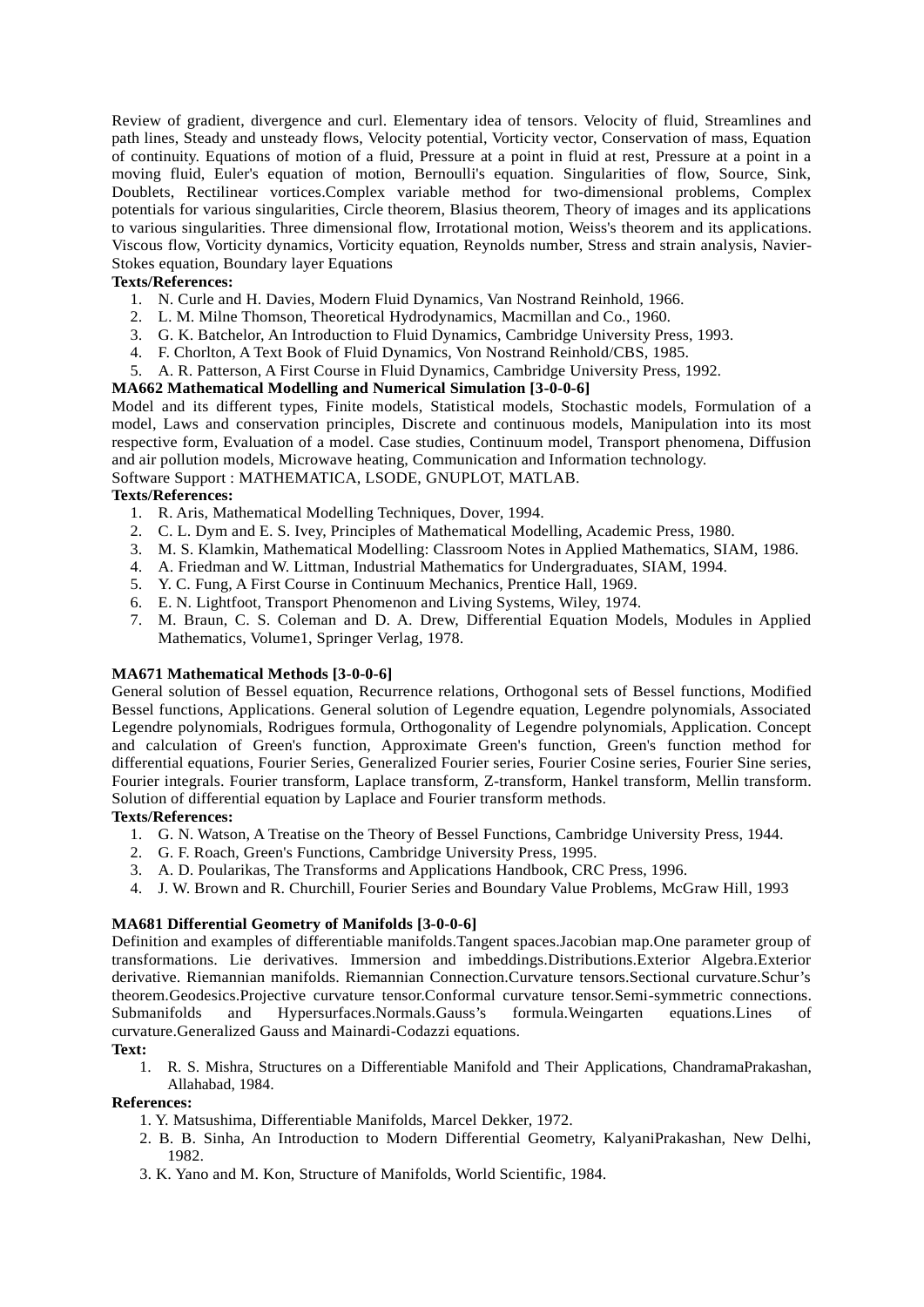### **SYLLABUS FOR ONE SEMESTER PRE-PH. D. COURSE WORKS FOR MATHEMATICS**

### **Common subject to all streams**

| GТ | Name of the Subject         | <b>Subject Code</b> | $C$ redit |
|----|-----------------------------|---------------------|-----------|
|    | <b>RESEARCH METHODOLOGY</b> | H <sub>ss</sub> 701 |           |

## **ELECTIVE PAPERS**

#### **Mathematics**

| <b>SL</b> | Name of the Subject                                                | <b>Subject Code</b> | Credit |
|-----------|--------------------------------------------------------------------|---------------------|--------|
|           | Introduction to Analytic Number Theory and Algebraic Number Fields | <b>MA701</b>        | 6      |
| 2         | Number Theory                                                      | MA702               | 6      |
| 3         | Linear Algebra and Functional Analysis                             | MA703               | 6      |
| 4         | Real and Complex Analysis                                          | <b>MA704</b>        | 6      |
| 5         | <b>Measure Theory</b>                                              | <b>MA705</b>        | 6      |
| 6         | Differential Equations and Boundary-Value Problems                 | MA706               | 6      |
|           | Theory of Partial Differential Equations                           | <b>MA707</b>        | 6      |
| 8         | <b>Advance Real Analysis</b>                                       | <b>MA708</b>        | 6      |
| 9         | Topology                                                           | MA709               | 6      |
| 10        | <b>Fixed Point Theory</b>                                          | <b>MA710</b>        | 6      |

### **Detailed Syllabus**

#### **1. MA701Introduction to Analytic Number Theory and Algebraic Number Fields[3 0 0 6]**

Arithmetic functions, Elementary theorems on distribution of prime numbers, Dirichlet's Theorem on primes in arithmetic progressions, Dirichlet series and Euler products, Zeta functions, Prime number theorem.

Number fields and Number rings, Prime decomposition in number rings, The ideal class group and the unit group, Dedekind zeta function and the class number formula, The distribution of primes and class field theory.

Texts:  $\frac{1}{1}$ 

- 1. Apostol, T.M., Introduction to Analytic Number Theory, UTM, Springer, 1976.
- 2. Marcus, D. A., Number Fields, Springer Verlag, 1977.
- 3. Janusz G.J. , Algebraic Number Fields, GSM, Vol-7 (2nd Ed.) AMS, 1996.

#### **2. MA702 Number Theory[3 0 0 6]**

Congruences: linear and polynomial congruences; prime numbers: counting primes, numbers of special forms, pseudo primes and primality testing; factorization: factorization algorithms; arithmetic functions: multiplicative and additive functions, Euler's phi function, sum and number of divisors functions, the Mobius function and other important arithmetic functions, Dirichlet products; primitive roots and quadratic residues: primitive roots, index arithmetic, quadratic residues, modular square roots; Diophantine equations: linear Diophantine equations, Pythagorean triples, Fermat's last theorem, Tell's, Bachet's and Catalan's equations, sums of squares and Waring'sproblem; Diophantine approximations: continued fractions, convergent, approximation theorems; quadratic fields: primes and unique factorization.

References:

- 1. Kenneth H. Rosen, J.G. Michaels, J.L. Gross, J.W. Grossman, D.R. Shier, Handbook of Discrete and Combinatorial Mathematics, CRC Press, 1999
- 2. I. Niven, H.S. Zuckerman, H.L. Montgomery, An Introduction to the Theory of Numbers, Wiley, 1991.
- 3. K. Chandrasekaran, An Introduction to Analytic Number Theory, Springer, 1968.

#### **3. MA703 Linear Algebra and Functional Analysis[3 0 0 6]**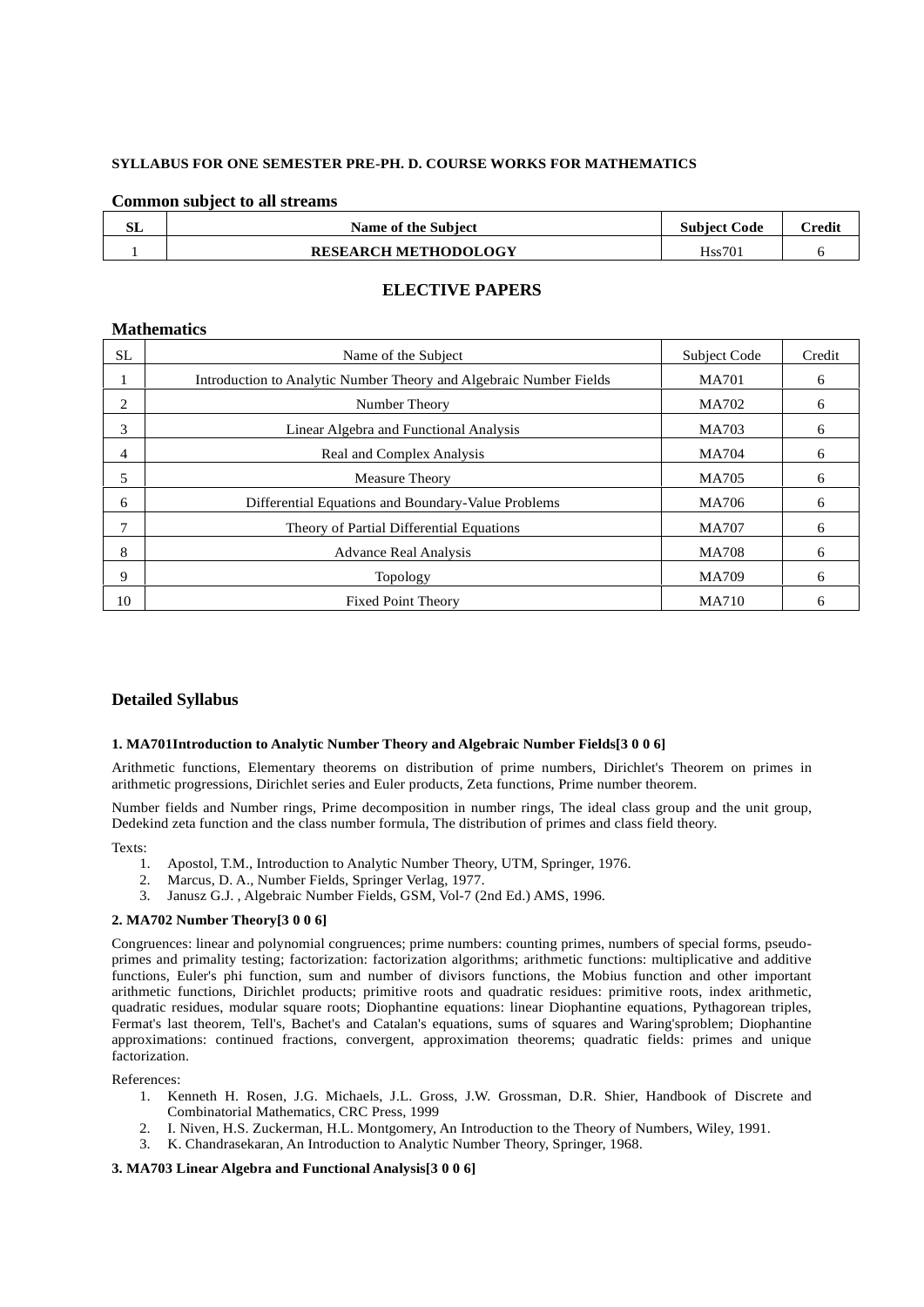Linear algebra: Eigenvalues and eigenvectors, Gerschgorin disk theorem, Schur theorem, Spectral theorems for normal and Hermitian matrices. Jordan canonical form, Application of Jordan canonical form, Minimal polynomial,Companion matrices, Functions of matrices. Variational characterizations of eigenvalues of Hermitian matrices, Rayleigh-Ritz theorem, Courant-Fischer theorem, Weyl theorem, Cauchy interlacing theorem, Inertia and congruence, Sylvester's law of inertia. Matrix norms, Positive semidefiniteness, Singular value decomposition, Polar decomposition, Schur and Kronecker products.

**Functional Analysis:** Review of normed spaces. The open mapping and closed graph theorems, Uniform boundedness principle. Dual spaces, Hahn-Banach extension theorem, Weak and Weak-star topologies.Alaoglu theorem. Compact operators, Riesz theory for compact operators, Spectral theory for compact operators. Review of Hilbert spaces, Properties of selfadjoint and normal operators, Spectral theory of selfadjoint operators.

Texts/References:

- 1. R. A. Horn and C. R. Johnson, Matrix Analysis, CUP, 1985.
- 2. P. Lancaster and M. Tismenetsky, The Theory of Matrices, second ed., Academic Press, 1985.
- 3. F. R. Gantmacher, The Theory of Matrices, Vol-I, Chelsea, 1959.
- 4. B. V. Limaye, Functional Analysis, 2 nd ed., New Age International, 1996.
- 5. F. Riesz and B. Nagy, Functional Analysis, Dover, 1990.

#### **4. MA704 Real and Complex Analysis [3 0 0 6]**

**Real Analysis:**Functions of several variables. limit and continuity, partial and directional derivatives, total derivatives, inverse and implicit function theorems, open mapping theorem, rank theorem. Topological spaces, bases, sequences and nets, continuous functions, homeomorphisms; metric spaces: connectedness, pathwise connectedness and locally connectedness, compactness and local compactness, countability and separation axioms. Urysohn's lemma, Tietze's extension theorem, metrizability and Urysolm's theorem, compactness and completeness in metric spaces.

**Complex Analysis:**Analytic functions, elementary functions and mapping properties, conformal mappings, branches of multiple-valued functions. mapping properties of multiple-valued functions. Complex integration, Cauchy's theorem (homotopy version).Cauchy's integral formula, theorems of Morera and Lionville.maximum-modulus theorem. Power series.Taylor's theorem and analytic continuation, zeros of analytic functions, Hurwitz theorem.Singularities, Laurent's theorem.Casorati-Weierstrass theorem, winding number, argument principle, theorems of Rouche and Gauss-Lucas, residue theorem and its applications, Schwarz Lenima.

Texts/References:

- 1. W. Rudin, Principles of Mathematical Analysis, 3rd Edition, McGraw Hill, 1976.
- 2. C. D. Aliprantis and 0. Burkinshaw, Principles of Real Analysis, 3rd Edition, Academic Press, 1998.
- 3. G. F. Simmons. Introduction to Topology and Modern Analysis, McGraw Hill, 1963.
- 4. R. Munkres, Topology-A First Course, Prentice Hall of India, 1998.
- 5. L. V. Althors. Complex Analysis. 3rd Edition, McGraw Hill, 1978.
- 6. R. A. Silverman. Complex Analysis with Applications, Dover. 1974.

#### **5. MA705 Measure Theory[3 0 0 6]**

Fields and a-fields, generators; Borel a-field on Euclidean, metric and general topological spaces. Monotone classes, monotone class theorem. Finitely additive measures.Measures, finite and a-finite measures.Borel measures, regularity. Outer measures; Caratheodory's extension theorem.Lebesgue measure in Euclidean spaces. Distribution functions. Measurable functions and their properties.Induced measures.a-fields generated by classes of functions; Monotone class theorem for functions. Integrability of functions.Lebesgue integrals and their properties.Fatou's lemma, monotone convergence theorem, dominated convergence theorem. Finite-dimensional product measurable spaces and measures on them.Product measures.Fubini's Theorem.Holder's. Minkowski's and Jensen 's inequalities. LP spaces; Characterizations of compact, precompact sets in LP spaces.Complex-valued measurable and integrable functions. Fourier transforms of finite measures on the real line and inversion formulae. Signed and complex-valued measures.Absolute continuity and singularity of measures.Lebesgue's differentiation theorem.Hahn decomposition theorem.Radon-Nikodym Theorem.Lebesgue decomposition theorem.Spaces of measures.Weak convergence.Helly's Theorem. Measures on locally compact spaces.Radon measures; Riesz representation theorem.

Texts/References:

- 1. Donald L. Cohn. Measure Theory. Birkhauser Boston, 1993.
- 2. M. M. Rao, Measure Theory and Integration. Marcel Dekker (Monographs and Textbooks in Pure and Applied Mathematics. 265), 2004.
- 3. Walter Rudin. Real and Complex Analysis. 3rd ed. McGraw-Hill, 1987.

#### **6. MA706 Differential Equations and Boundary-Value Problems[3 0 0 6]**

Existence and uniqueness of solutions of ODEs, power series solution, singular points, some special functions. Nonlinear system of ODE : Preliminary concepts and definitions, the fundamental existence-uniqueness results, dependence on initial conditions and parameters, the maximum interval of existence, linearlization, stability and Liapunov functions, saddle, nodes, foci and centers, normal form theory and Hamiltonian systems. Boundary value problems : Green's function method, Sturm-Liouville problem. First-order PDEs, Cauchy problem, method of characteristics, Second-order PDEs, classification, characteristics and canonical forms. Elliptic boundary value problems : Maximum principle, Green's function, Sobolev spaces, variational formulations, weak solutions, Lax- Milgram theorem, trace theorem, Poincare inequality, energy estimates, Fredholm alternative, regularity estimates,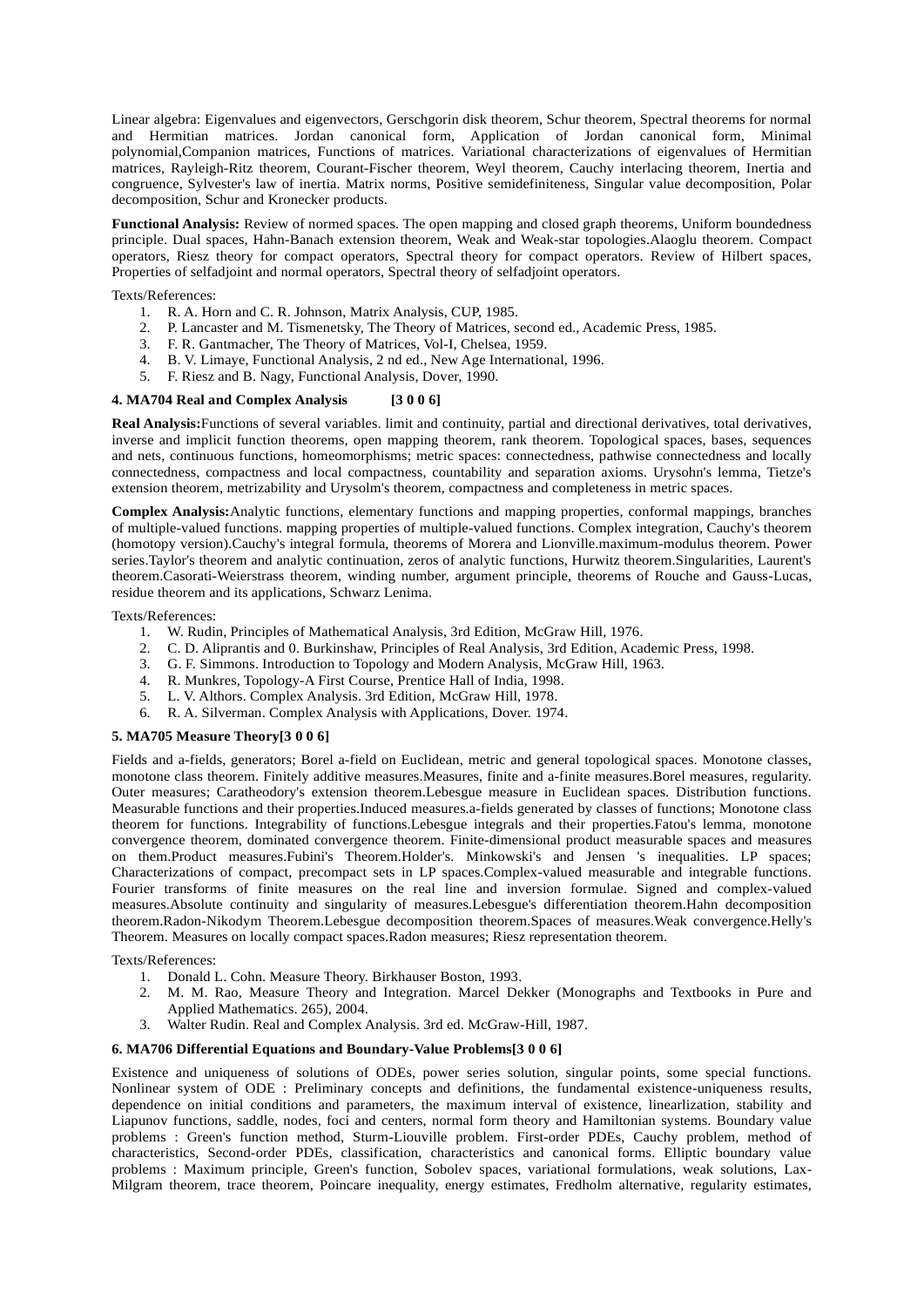system of conservation laws, entropy criteria.

Texts/References:

- 1. L. Perko, Differential Equations and Dynamical Systems, Springer, 2001.
- 2. J. Guckenheimer, P. Holmes, Nonlinear Oscillations, Dynamical Systems, and Bifurcations of Vector Fields, Springer-Verlag, New York, 1983.
- 3. S. Wiggins, Introduction to Applied Nonlinear Dynamical Systems and Chaos, Springer-Verlag, New York, 1990
- 4. Lawrence C. Evans, Partial Differential Equations, Graduate Studies in Mathematics, Vol. 19, American Mathematical Society, Providence, 1998
- 5. Robert C. McOwen, Partial Differential Equations Methods and Applications, Pearson Education Inc., Indian Reprint 2004.
- 6. S.J. Farlow, Partial Differential Equations for Scientists and Engineers, Dover Publications,New York, 1982.

#### **7. MA707 Theory of Partial Differential Equations[3 0 0 6]**

Review of Sobolev spaces. weak solutions, eigenvalues and eigenfunctions of symmetric and non-symmetric elliptic operators. evolution equations, existence of weak solutions, maximum principle, interior and boundary regularities. Nonlinear elliptic equations: Nonlinear variational problems. first and second variations, existence of minimizers, nonlinear eigenvalue problems. Nonvariational techniques: monotonicity methods, fixed point methods, Nemytskii and pseudo-nRinotone operators. geometric properties of solutions. radial symmetry. Hamilton Jacobi equations: viscosity solutions, uniqueness, control theory, Hamilton-Jacobi-Bellman equations. Semigroup methods: Strongly continuous semigroups, infinitesimal generator, Hille-Yosida theorem, applications to wave and Schrodinger equations, analytic semigroups and their generators. Energy methods for evolution problems. System of conservation laws: Riemann's problem: simple waves, rarefraction waves, shock waves, contact discontinuities, local solution of Riemann's problem, vanishing viscosity, traveling waves, entropy/entropy-flux pairs.

Texts/References:

- 1. Lawrence C. Evans, Partial Differential Equations, Graduate Studies in Mathmatics, Vol.19. American Mathematical Society. Providence, 1998.
- 2. D. Gilberg, N.S. Trudinger, Elliptic Partial Differential Equations of Second Order, Springer-Verlag, New York. 1983.
- 3. A. Pazy, Sentigroup,s of Linear Operators and Applications to Partial Differential Equations, Springer-Verlag, New York, 1983.
- 4. M. Renardy, B.C. Rogers. An Introduction to Partial Differential Equations, Springer, New York, 1993.
- 5. O.A. Ladyzhenskaya. N.N. Uraltseva, Linear and Quasilinear' Elliptic Equations, Academic Press, 1968. 6. P.-L. Lions. Generalized Solutions of Hamilton-Jacobi Equations, Research Notes in Mathematics 69, Pitman, 1982.
- 7. P. Lax, Hyperbolic Systems of Conservation Laws and Mathematical Theory of Shock Waves, SIAM, 1973.

#### **8. MA708 Advanced Real Analysis[3 0 0 6]**

Metric space: Metric space, Open set closed set, neighbourhood, convergence, Cauchy sequence, completeness, completeness proofs, completion of metric space, compactness. Normed space: Vector space, normed space, Banach space, properties of normed space, finite dimensional normed spaces and subspaces, compactness and finite dimension, linear operators, boundedness and continuous linear operators, linear functional, linear operators and functionals in finite dimensional. Uniform space: Uniformities and basic definitions, metrisation, completeness and compactness.

Texts/References:

- 1. Erwin Kreyszig, Introductory Functional Analysis with Applications, John Wiley and Sons. 1989.
- 2. K. D. Joshi, Introduction to General Topology, Wiley Eastern Limited. 1983.

#### **9. MA709 Topology[3 0 0 6]**

Topological spaces: Definition of a topological space, examples of topological spaces, bases and sub-bases, subspaces. Closed sets and closure, neighbourhood, interior and accumulation points, continuity, quotient spaces, connectedness, separation axioms. Product and coproducts: Cartesian products of family of sets, product topology, productive properties, countably productive properties. Embedding and metrisation: Evaluation functions into products, embedding lemma and Tychonoff embedding, Urysohnmetrisation theorem.

Texts/References:

- 1. K. D. Joshi, Introduction to General Topology, Wiley Eastern Limited. 1983.
- 2. J. Dugundji, Topology, Prentice Hall. 1975.
- 3. J. L. Kelley, General Topology, Princeton. 1955.
- 4. J. R. Munkers, Topology-A First Course, prentice Hall, New Delhi. 1978.

#### **10. MA710 Fixed Point Theory [3 0 0 6]**

Fixed point theorems: Banach contraction principle and its generalisation, nonexpansive mappings, fixed point theorems of Brouwer and Schauder, fixed point theorems of multifunctions, common fixed point theorems, sequences of contractions and fixed points, fixed point theorems in ordered Banach spaces.Probabilistic functional analysis: Probabilistic concepts, random operators, random fixed point theorems, random operator equations involving monotone operators. Applications of fixed point theorems: Applications of fixed point theorems in differential